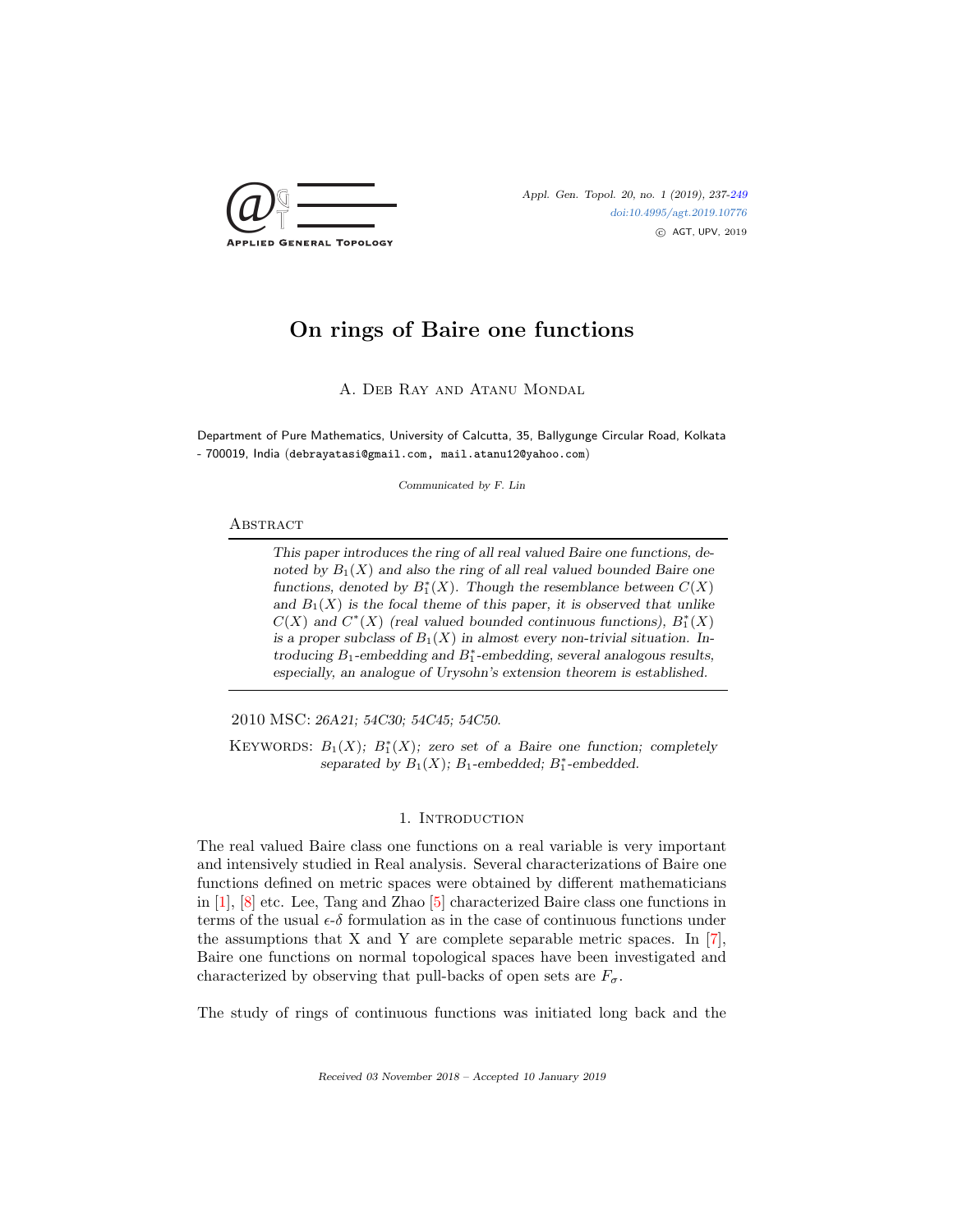### A. Deb Ray and A. Mondal

theory was enriched by publication of several outstanding results, cited in [\[2\]](#page-11-2), [\[3\]](#page-11-3), [\[4\]](#page-12-3), [\[6\]](#page-12-4), etc., established by various well known mathematicians around the first half of the twentieth century. The class of all real valued Baire one functions defined on any topological space is of course a superset of the class of all real valued continuous functions on the same space and therefore, it is a natural query whether one can extend the study on the class of Baire one functions. This paper puts forward some basic results which came out of such investigation.

In Section 2, we introduce two rings, the ring  $B_1(X)$  of all the real valued Baire one functions and the ring  $B_1^*(X)$  of all the real valued bounded Baire one functions. We observe that  $B_1(X)$  is a lattice ordered commutative ring with unity and the other one, i.e.,  $B_1^*(X)$  is a commutative subring with unity (and a sublattice) of  $B_1(X)$ . The rest of this section is devoted to build the basics that are required to carry on research in this field.

Though the focal theme of this work is to observe the similarities of  $B_1(X)$ with  $C(X)$ , we find in section 3 that the scenario is quite different. It is well known that X is pseudocompact if  $C(X) = C^*(X)$  and there are plenty of examples, including compact spaces, which are pseudocompact. But in case of  $B_1(X)$  and  $B_1^*(X)$ , the equality occurs very rarely.

Section 4 introduces zero sets of  $B_1(X)$  and discusses several algebraic equalities involving union and intersection of zero sets and zero sets of modulus and power of Baire one functions. The sets which are completely separated by  $B_1(X)$  is characterized via zero sets of functions from  $B_1(X)$ . However, the well known result that two sets A and B are completely separated by  $C(X)$  if and only if  $\overline{A}$  and  $\overline{B}$  are completely separated by  $C(X)$  becomes one sided in the context of  $B_1(X)$ . That it is indeed one-sided is supported by an example.

The final section of this paper is devoted for developing the idea of  $B_1$ -embedding and  $B_1^{\ast}$  embedding of a set and thereby obtaining an analogue of Urysohn's Extension theorem in this new context.

# 2.  $B_1(X)$  and  $B_1^*(X)$

Let X be any arbitrary topological space and  $C(X)$  be the collection of all real valued continuous functions from X to R. We define  $B_1(X)$  as the collection of all pointwise limit functions of sequnces in  $C(X)$ . So,  $B_1(X) = \{f : X \to \mathbb{R}$ :  $\exists \{f_n\} \subseteq C(X)$ , for which  $\{f_n(x)\}\$ pointwise converges to  $f(x)$  for all  $x \in$  $X$ , is called the set of Baire class one functions or Baire one functions. It is clear that,  $C(X) \subseteq B_1(X)$ .

Let f and g be two functions in  $B_1(X)$ . There exist two sequences of continuous functions  $\{f_n\}$  and  $\{g_n\}$  such that,  $\{f_n\}$  converges pointwise to f and  ${g_n}$  converges pointwise to g on X. Then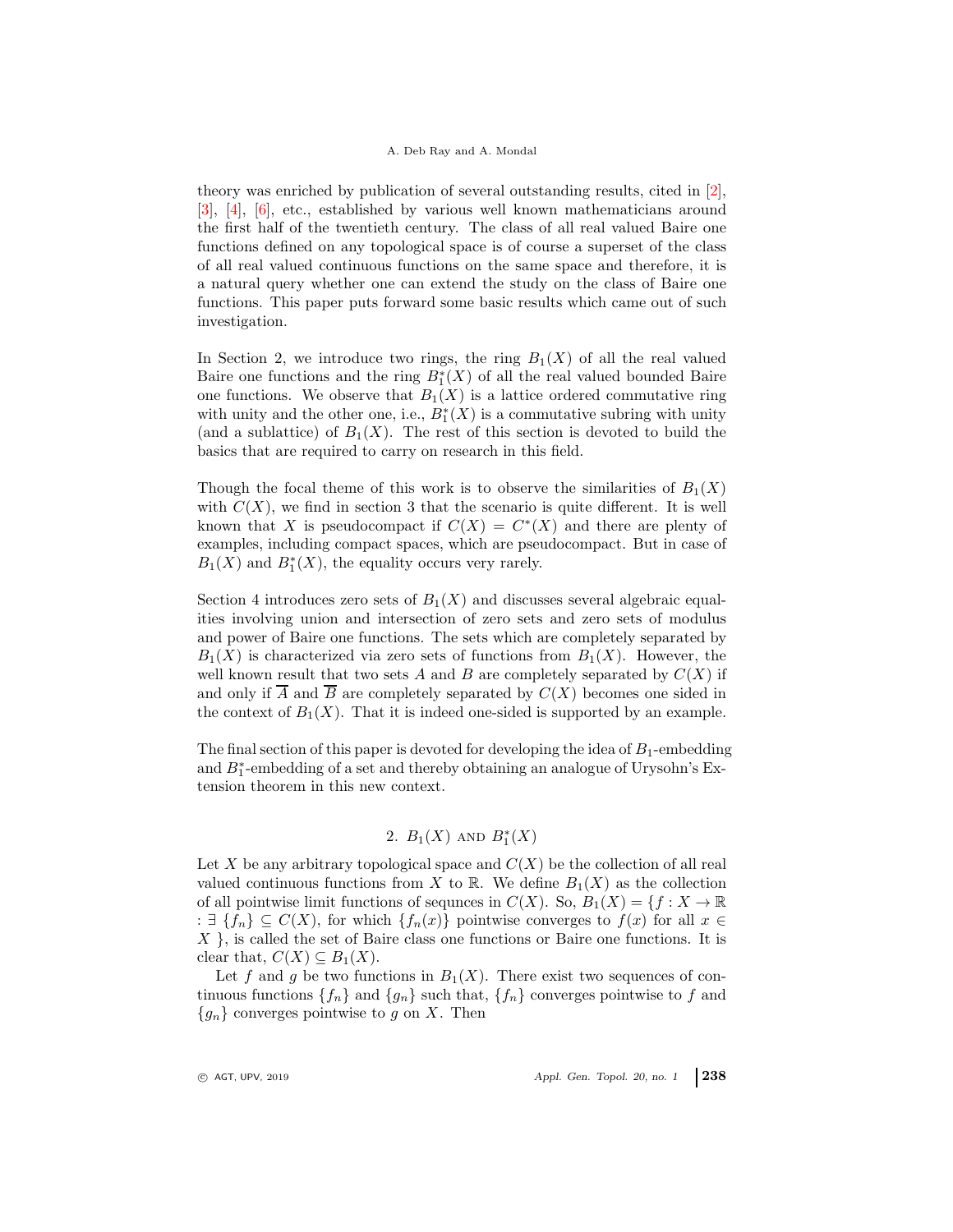- ${f_n+g_n}$  pointwise converges to  $f+g$ .
- $\{-f_n\}$  pointwise converges to  $-f$ .
- $\{f_n.g_n\}$  converges pointwise to f.g.
- $\{|f_n|\}$  converges pointwise to  $|f|$ .

In view of the above observations, it is easy to see that  $(B_1(X), +, \ldots)$  is a commutative ring with unity 1 (where  $1: X \to \mathbb{R}$  is given by  $1(x) = 1$ ,  $\forall x \in X$ ) with respect to usual pointwise addition and multiplication.

In [\[7\]](#page-12-2), Baire one functions are described in terms of pull-backs of open sets imposing conditions on domain and co-domain of functions.

# <span id="page-2-0"></span>Theorem 2.1 ([\[7\]](#page-12-2)).

- (i) For any topological space X and any metric space Y,  $B_1(X, Y) \subseteq$  $\mathscr{F}_{\sigma}(X,Y)$  where  $B_1(X,Y)$  denotes the collection of Baire one functions from X to Y and  $\mathscr{F}_{\sigma}(X,Y) = \{f : X \to Y : f^{-1}(G)$  is an  $F_{\sigma}$ set, for any open set  $G \subseteq Y$ .
- (ii) For a normal topological space X,  $B_1(X,\mathbb{R}) = \mathscr{F}_{\sigma}(X,\mathbb{R})$ , where  $B_1(X,\mathbb{R})$ denotes the collection of Baire one functions from X to R and  $\mathscr{F}_{\sigma}(X,\mathbb{R})=$  $\{f: X \to \mathbb{R} : f^{-1}(G)$  is an  $F_{\sigma}$  set, for any open set  $G \subseteq \mathbb{R}\}.$

Define a partial order ' $\leq'$  on  $B_1(X)$  by  $f \leq g$  iff  $f(x) \leq g(x)$ ,  $\forall x \in X$ . It is clear that  $(B_1(X), \leq)$  is a **lattice**, where  $sup{f, g} = f \vee g = \frac{1}{2} \{(f+g) + |f-g|\}$ and  $inf{f, g} = f \wedge g = \frac{1}{2} \{(f + g) - |f - g|\}$  both are in  $B_1(X)$ . Also for any  $f, g, h \in B_1(X)$ 

\n- \n
$$
f \leq g \implies f + h \leq g + h.
$$
\n
\n- \n $f \geq 0 \text{ and } g \geq 0 \implies f \cdot g \geq 0.$ \n
\n

So,  $B_1(X)$  is a commutative lattice ordered ring with unity. Moreover  $C(X)$  is a commutative subring with unity and also a sublattice of  $B_1(X)$ .

If a Baire one function f on X is a unit in the ring  $B_1(X)$  then  $\{x \in X$ :  $f(x) = 0$  =  $\emptyset$ . The following result shows that in case of a normal space, this condition is also sufficient.

**Theorem 2.2.** For a normal space X,  $f \in B_1(X)$  is a unit in  $B_1(X)$  if and only if  $Z(f) = \{x \in X : f(x) = 0\} = \emptyset$ .

*Proof.* If  $f \in B_1(X)$  is a unit then clearly the condition holds. Let  $f \in B_1(X)$ be such that  $Z(f) = \emptyset$ . Define  $\frac{1}{f}(x) = \frac{1}{f(x)}$ , for all  $x \in X$ . To show that  $\frac{1}{f} \in B_1(X)$ . Let  $U = (a, b)$  be any open interval in R. It is enough to show that  $\left(\frac{1}{f}\right)^{-1}(U)$  is  $F_{\sigma}$ .  $\left(\frac{1}{f}\right)^{-1}(U) = \{x \in X : a < \frac{1}{f(x)} < b\}.$ Case 1 : Suppose  $0 \notin U$ . Then  $\{x \in X : a < \frac{1}{f(x)} < b\} = \{x \in X : \frac{1}{b} <$  $f(x) < \frac{1}{a}$ } =  $f^{-1}(\frac{1}{b}, \frac{1}{a})$ , when  $a \neq 0, b \neq 0$  and  $(\frac{1}{f})^{-1}(U) = f^{-1}(\frac{1}{b}, \infty)$  or  $f^{-1}\left(-\infty,\frac{1}{a}\right)$  according as  $a=0$  or  $b=0$ . In any case the resultant set is an  $F_{\sigma}$  set.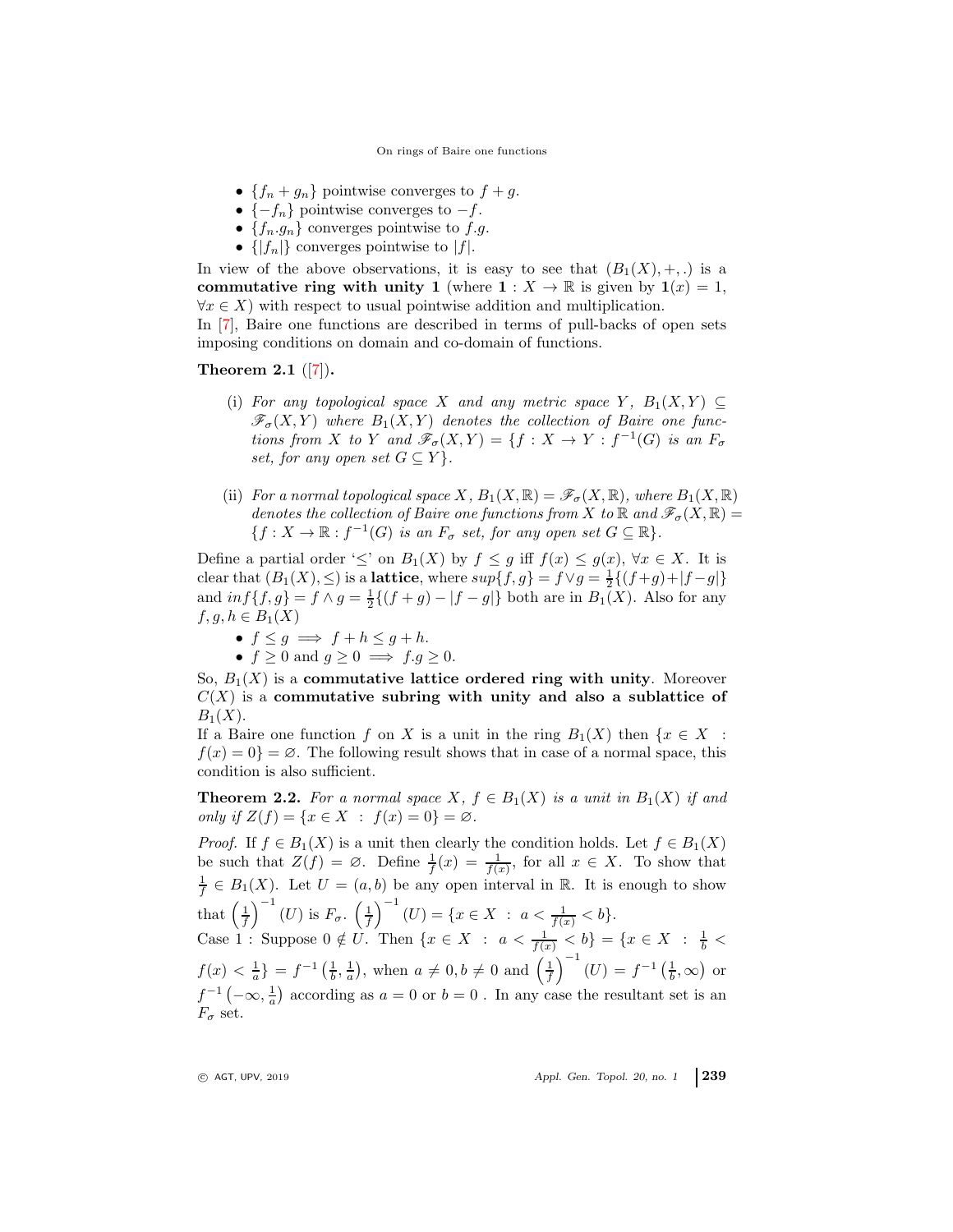### A. Deb Ray and A. Mondal

Case 2 : Let 
$$
0 \in U
$$
. Since  $Z(f) = \emptyset$ ,  $f(x) \neq 0$  and hence  $\frac{1}{f(x)} \neq 0$ ,  
\n $\left(\frac{1}{f}\right)^{-1}(U) = \left(\frac{1}{f}\right)^{-1}((a,0)) \cup \left(\frac{1}{f}\right)^{-1}((0,b))$ . Then  $\left(\frac{1}{f}\right)^{-1}(U) = \{x \in X : a < \frac{1}{f(x)} < 0\} \cup \{x \in X : 0 < \frac{1}{f(x)} < b\} = \{x \in X : -\infty < f(x) < \frac{1}{a}\} \cup \{x \in X : \frac{1}{b} < f(x) < \infty\} = f^{-1}(-\infty, \frac{1}{a}) \cup f^{-1}(\frac{1}{b}, \infty)$ , which is an  $F_{\sigma}$  set.  
\nHence,  $\frac{1}{f} \in B_1(X)$ .

However, the following theorem provides an useful sufficient criterion to determine units of  $B_1(X)$ , where X is any topological space.

<span id="page-3-0"></span>**Theorem 2.3.** Let X be a topological space and  $f \in B_1(X)$  be such that  $f(x) > 0$  (or  $f(x) < 0$ ),  $\forall x \in X$ , then  $\frac{1}{f}$  exists and belongs to  $B_1(X)$ .

*Proof.* Without loss of generality let,  $f \in B_1(X)$  and  $f(x) > 0, \forall x \in X$ . Then there exists a sequence of continuous functions  ${f_n}$  such that  ${f_n}$  converges pointwise to f. Now we construct a sequence of continuous functions  $\{g_n\}$ , where  $g_n(x) = |f_n(x)| + \frac{1}{n}, \forall n \in \mathbb{N}$  and  $\forall x \in X$ . Clearly  $g_n(x) > 0, \forall n \in \mathbb{N}$ and  $\forall x \in X$ .

We now show that,  $\{g_n(x)\}\$ converges to  $f(x)$ , for each  $x \in X$ .

For each  $x \in X$ ,  $\{f_n(x)\}\$ converges to  $f(x)$  and  $\{\frac{1}{n}\}\$ converges to 0 imply that  ${g_n(x)}$  converges to  $|f(x)| = f(x), \forall x \in X$ .

Consider the function  $g : \mathbb{R} - \{0\} \to \mathbb{R}$  defined by  $g(y) = \frac{1}{y}$ . g is continuous and  $\{g \circ g_n\}$  is a sequence of continuous functions from X to R. Our claim is  ${g \circ g_n}$  converges to  $g \circ f$  on X.

Let,  $\epsilon > 0$ . Then there exists a  $\delta > 0$  such that  $|(g \circ g_n)(x) - (g \circ f)(x)|$  $= |g(g_n(x)) - g(f(x))| < \epsilon$ , whenever  $|g_n(x) - f(x)| < \delta$  (By using continuity of  $g$ ).

Since  ${g_n}$  converges pointwise to f, for  $\delta > 0$ ,  $\exists K \in \mathbb{N}$  such that,  $|g_n(x) |f(x)| < \delta$ , whenever  $n \geq K$ . So,  $|(g \circ g_n)(x) - (g \circ f)(x)| < \epsilon$  whenever  $n \geq K$ . Hence,  $\{(g \circ g_n)\}\)$  converges pointwise to  $g \circ f$ , i.e.  $g \circ f \in B_1(X)$ . Now  $(g \circ f)(x) = \frac{1}{f(x)}$  shows that  $\frac{1}{f}$  belongs to  $B_1(X)$ .

In the last theorem, we have shown that composition of a typical continuous function  $g : \mathbb{R} - \{0\} \to \mathbb{R}$  given by  $g(x) = \frac{1}{x}$  and a typical Baire one function  $f: X \to \mathbb{R}$  produces a Baire one function  $g \circ f$ . In the next theorem we further generalize this.

<span id="page-3-1"></span>**Theorem 2.4.** Let f be any Baire one function on X and  $q : \mathbb{R} \to \mathbb{R}$  be a continuous function. Then the composition function  $g \circ f$  is also a Baire one function.

*Proof.* Since  $f \in B_1(X)$ , there exists a sequence of continuous functions  $\{f_n\}$ which converges pointwise to f. The functions  $g \circ f_n$  are all defined and continuous functions on X,  $\forall n \in \mathbb{N}$ . Let  $\epsilon > 0$  be any arbitrary positive real number and  $x \in X$ . By continuity of g there exists a positive  $\delta$  depending on  $\epsilon$  such that,  $|(g \circ f_n)(x) - (g \circ f)(x)| = |g(f_n(x)) - g(f(x))| < \epsilon$ , whenever  $|f_n(x) - f(x)| < \delta$ . Again by using pointwise convergence of  $\{f_n\}$  we can find a natural number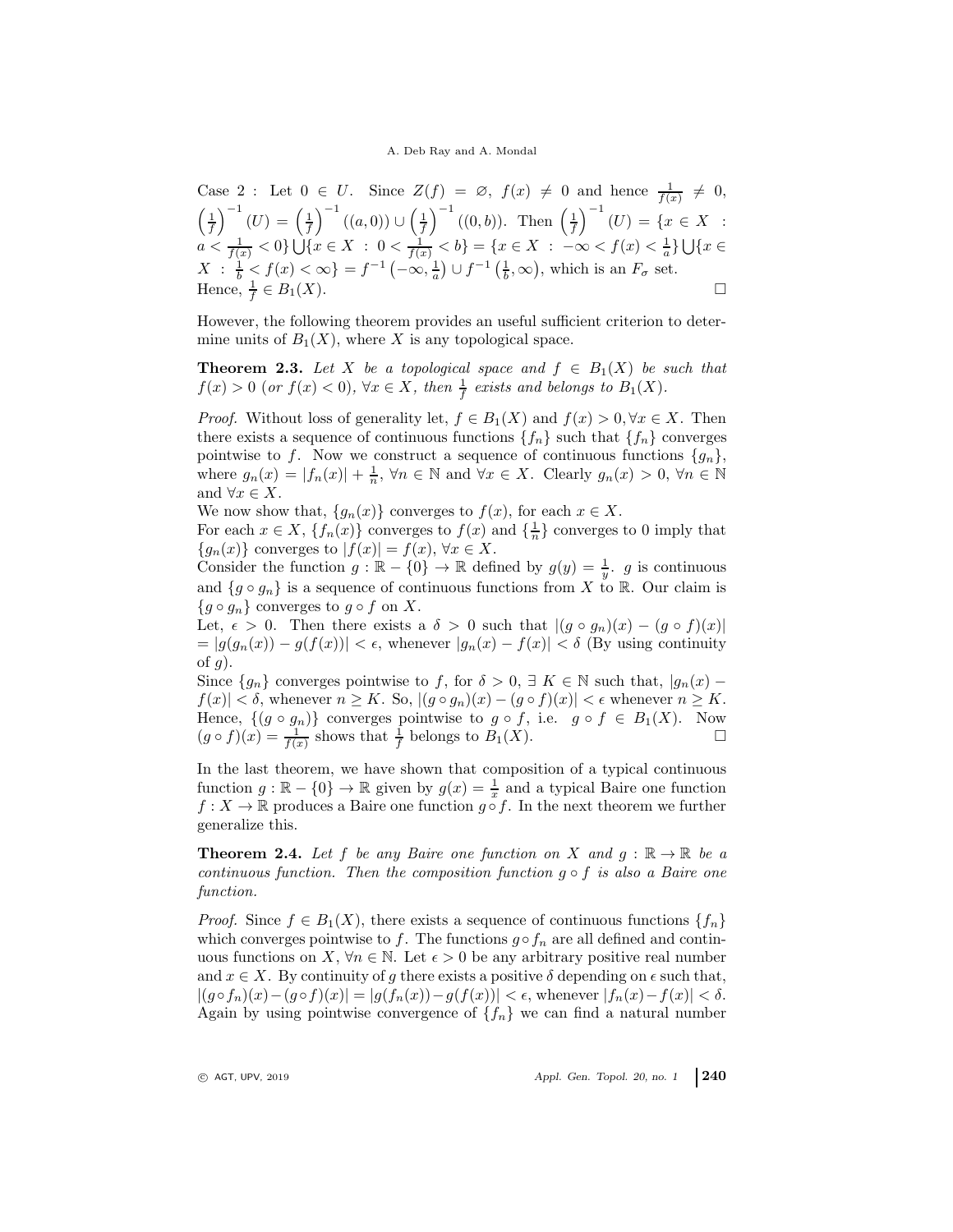K such that,  $|f_n(x) - f(x)| < \delta, \forall n \geq K$ . So,  $|(g \circ f_n)(x) - (g \circ f)(x)| < \epsilon, \forall$  $n > K$ . Hence,  $g \circ f$  is a Baire one function on X.

We introduce another subcollection of  $B_1(X)$ , called bounded Baire one functions, denoted by  $B_1^*(X)$  consisting of all real valued bounded Baire one functions on X. i.e.,  $B_1^*(X) = \{f \in B_1(X) : f \text{ is bounded on } X\}$ .  $B_1^*(X)$  also forms a commutative lattice ordered ring with unity 1, which is a subring and sublattice of  $B_1(X)$ .

# 3. Is  $B_1^*(X)$  always a proper subring of  $B_1(X)$ ?

In case of rings of continuous functions we have seen that there are spaces for which  $C^*(X)$  coincides with  $C(X)$ , where  $C(X)$  and  $C^*(X)$  denote respectively the collection of all real valued continuous functions and the collection of all real valued bounded continuous functions on  $X$ . For example, if  $X$  is compact then  $C(X) = C^*(X)$ . In fact, the spaces for which  $C(X) = C^*(X)$  are known as pseudocompact spaces. But for Baire one functions, the scenario is quite different. We show in the next theorem that for most of the spaces unbounded Baire one functions do exist.

**Theorem 3.1.** Let X be any topological space. If  $f \in C(X)$  is such that  $0 \le f(x) \le 1$ ,  $\forall x \in X$  and 0 is a limit point of the range set  $f(X)$ , then there exists an unbounded Baire one function on  $X$  (i.e.,  $B_1^*(X)$  is a proper subset of  $B_1(X)$ ).

*Proof.* For each  $n \in \mathbb{N}$ , define  $g_n : X \to \mathbb{R}$  by

$$
g_n(x) = \begin{cases} n^2 f(x) & \text{if } x \in f^{-1}([0, \frac{1}{n}]) \\ \frac{1}{f(x)} & \text{if } x \in f^{-1}([\frac{1}{n}, 1]) \end{cases}
$$

Each  $g_n$  is continuous and it is clear that  $\{g_n(x)\}\$ converges pointwise to the function  $g: X \to \mathbb{R}$  defined by

$$
g(x) = \begin{cases} 0 & \text{if } x \in Z(f) \\ \frac{1}{f(x)} & \text{if } x \notin Z(f) \end{cases}
$$

So, g is a Baire one function on X. Since 0 is a limit point of  $f(X)$ , g is unbounded Baire one function.  $\hfill \square$ 

<span id="page-4-0"></span>*Remark* 3.2. If  $B_1(X) = B_1^*(X)$ , then for every  $f \in C(X)$ , 0 cannot be a limit point of  $f(X)$ . In fact, we can say more, if  $B_1(X) = B_1^*(X)$ , then for every  $f \in C(X)$ , r is not a limit point of  $f(X)$ , where r is any real number. This follows from the fact that if  $r$  is a limit point of the range set of the continuous function f, then 0 becomes a limit point of the set  $g(X)$ , where  $g = f - r$ and we can apply the previous theorem to the function  $(0 \vee |g|) \wedge 1$  to get an unbounded function.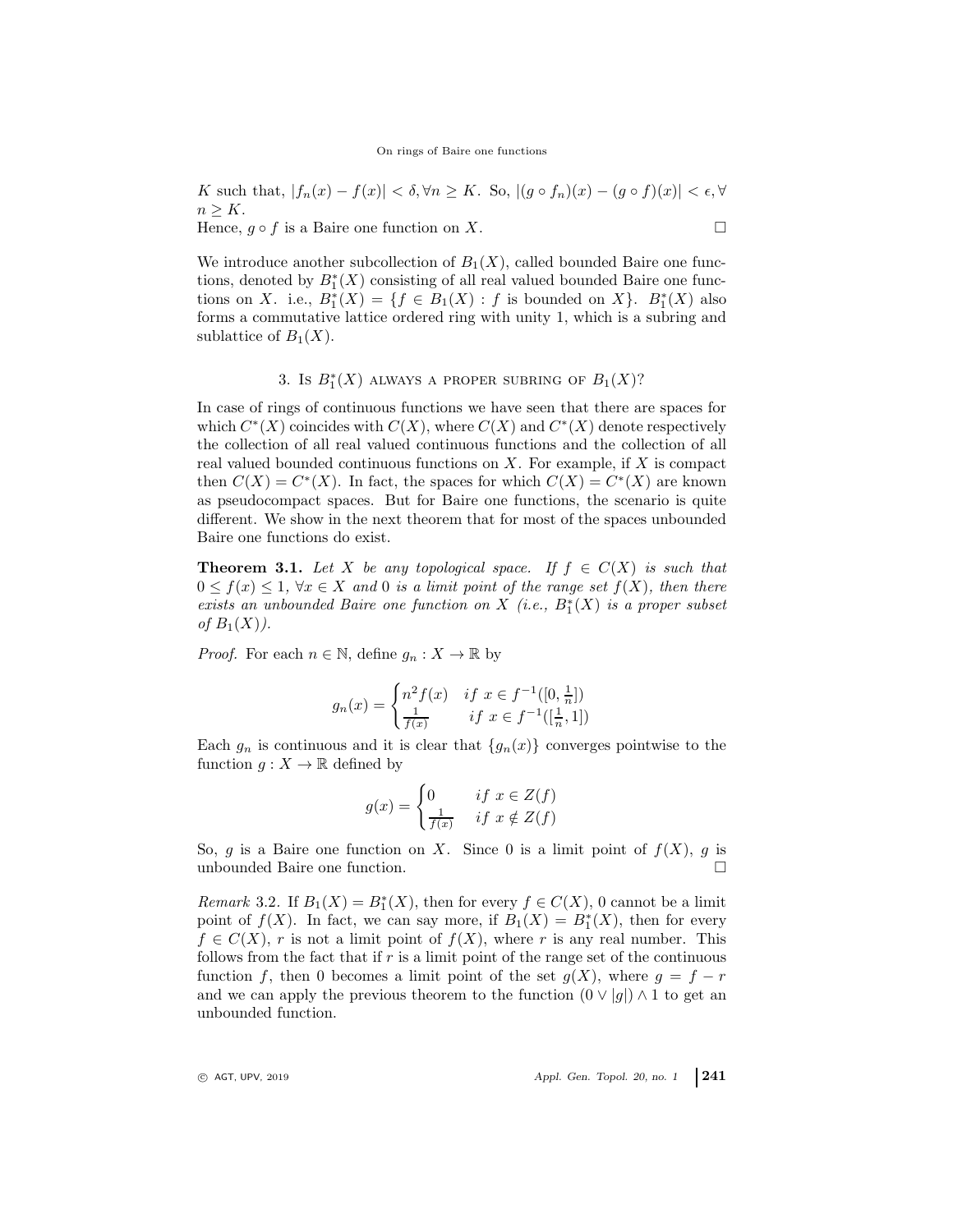*Remark* 3.3. One may observe that whenever  $B_1(X) = B_1^*(X)$  and X possesses at least one non-constant continuous function then X cannot be connected, because in that case  $f(X)$  must be an interval and hence possesses a limit point. Also, it follows easily from  $B_1(X) = B_1^*(X)$  that X is pseudocompact. Therefore, it is natural to ask, which class of spaces is precisely determined by  $B_1(X) = B_1^*(X)$ ?

As a consequence of Remark [3.2](#page-4-0) we obtain,

**Theorem 3.4.** A completely Hausdorff space  $X$  (i.e., where any two distinct points are completely separated by continuous function) is totally disconnected if  $B_1(X) = B_1^*(X)$ .

*Proof.* Since  $X$  is completely Hausdorff, it possesses a non-constant continuous function. So, by previous remark  $B_1(X) = B_1^*(X)$  implies X is disconnected. Now assume that  $C$  be any component of  $X$  and  $x, y$  be two distinct points in C. Since X is completely Hausdorff, there exists a continuous function  $f$  on  $X$ such that  $f(x) = 0$  and  $f(y) = 1$ . Then the function  $g = f|_C$  is a continuous function on C and C being connected  $g(C)$  must be an interval. So,  $f(X)$  has a limit point as q is the restriction function of f on  $C$ . This contradicts to the fact that  $B_1(X) = B_1^*(X)$ . So, C cannot contain more than one point. Since  $C$  is arbitrary component of  $X$ , every component of  $X$  contains single point. Hence,  $X$  is totally disconnected.  $\Box$ 

Remark 3.5. Converse of the theorem is not true. Q, the set of all rational numbers is both completely Hausdorff and totally disconnected but Q possesses an unbounded real valued continuous function, hence an unbounded Baire one function.

In the context of ring homomorphism we may further get the following results similar to the known results about homomorphism from  $C(Y)$  (or  $C^*(Y)$ ) to  $C(X)$  [\[3\]](#page-11-3).

**Theorem 3.6.** Every ring homomorphism t from  $B_1(Y)$  (or  $B_1^*(Y)$ ) to  $B_1(X)$ is a lattice homomorphism.

**Theorem 3.7.** Every ring homomorphism t from  $B_1(Y)$  (or  $B_1^*(Y)$ ) to  $B_1(X)$ takes bounded functions to bounded functions.

**Corollary 3.8.** If a completely Hausdorff space  $X$  is not totally disconnected, then  $B_1(X)$  cannot be a homomorphic image of  $B_1^*(Y)$ , for any Y.

**Corollary 3.9.**  $B_1(X)$  and  $B_1^*(X)$  are isomorphic if and only if they are identical.

**Theorem 3.10.** Let, t be a homomorphism from  $B_1(Y)$  into  $B_1(X)$ , such that  $B_1^*(X) \subseteq t(B_1(Y))$ . Then t maps  $B_1^*(Y)$  onto  $B_1^*(X)$ .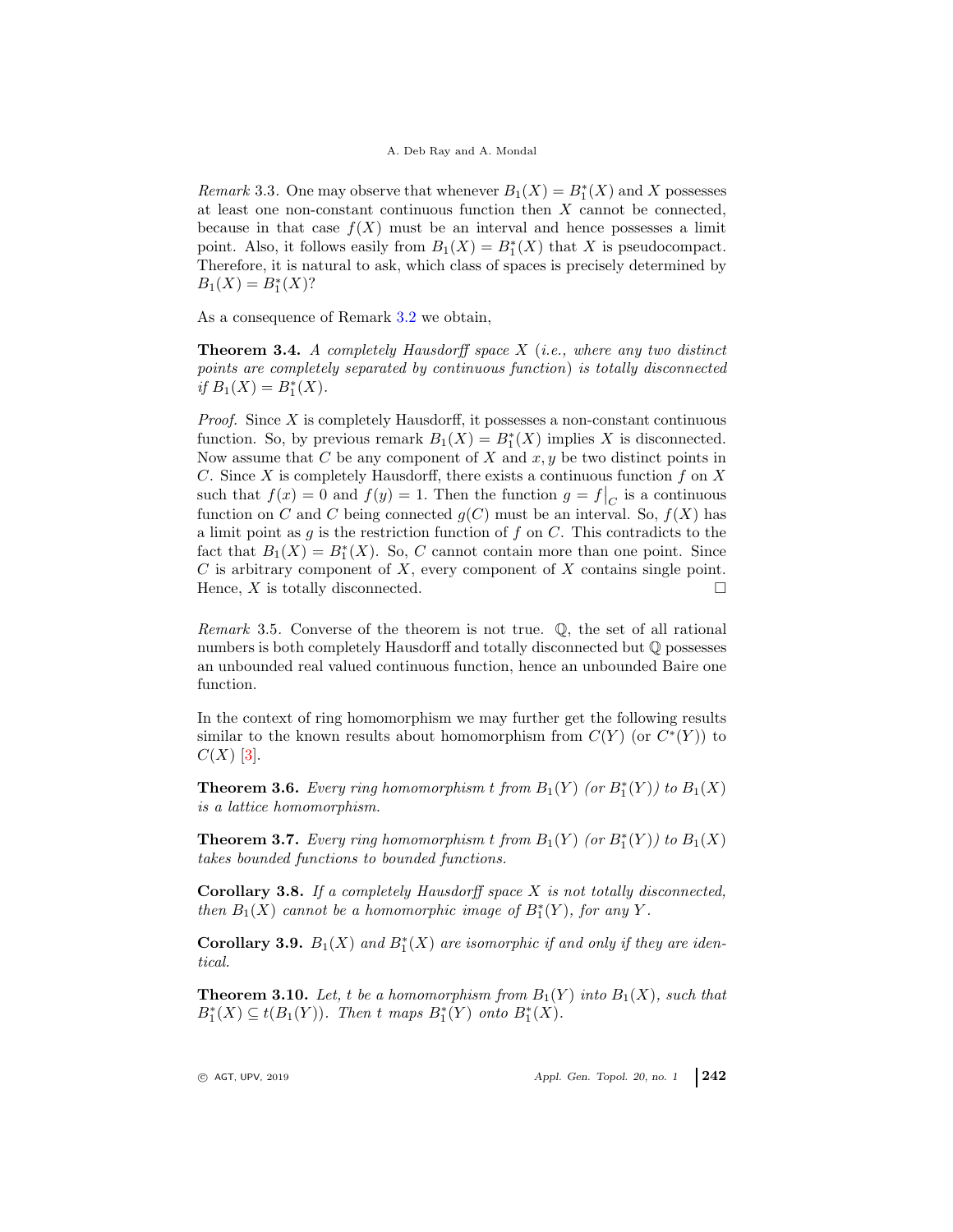4. ZERO SETS IN  $B_1(X)$ 

The zero set  $Z(f)$  of a function  $f \in B_1(X)$  is defined by  $Z(f) = \{x \in X :$  $f(x) = 0$  and the collection of all zero sets in  $B_1(X)$  is denoted by  $Z(B_1(X))$ . We say a subset E of X is a zero set in  $B_1(X)$  if  $E = Z(f)$ , for some  $f \in B_1(X)$ . We call a set to be a cozero set in  $B_1(X)$  if it is the complement of a zero set in  $B_1(X)$ .  $Z(B_1(X))$  is closed under finite union and finite intersection as  $Z(f) \cup Z(g) = Z(f.g)$  and  $Z(f) \cap Z(g) = Z(f^2 + g^2) = Z(|f| + |g|).$ 

It is evident that,  $Z(f) = Z(|f|) = Z(f^n)$ , for all  $f \in B_1(X)$  and for all  $n \in \mathbb{N}$ ,  $Z(\mathbf{0}) = X$  and  $Z(\mathbf{1}) = \emptyset$ . Here **0** and **1** denote the constant functions whose values are 0 and 1 on X.

#### Examples of zero and cozero sets in  $B_1(X)$ :

- Every zero set of a continuous function is also a zero set of a Baire one function. Every clopen set K of X is in  $Z(B_1(X))$ , as it is a zero set of a continuous function.
- For any  $f \in B_1(X)$ ,  $\{x \in X : f(x) \geq 0\}$  and  $\{x \in X : f(x) \leq 0\}$  belong to  $Z(B_1(X))$  and they are the zero sets of the functions  $f - |f|$  and  $f + |f|$  respectively.
- For any  $f \in B_1(X)$  and any real number  $r \in \mathbb{R}$ ,  $\{x \in X : f(x) \leq r\}$ and  $\{x \in X : f(x) \geq r\}$  are also in  $Z(B_1(X))$ .
- For any  $f \in B_1(X)$  and any real number  $r \in \mathbb{R}$ ,  $\{x \in X : f(x) < r\}$ and  $\{x \in X : f(x) > r\}$  are cozero sets in  $B_1(X)$ .

It is easy to observe that, for any  $f \in B_1(X)$  there exists  $g \in B_1^*(X)$  given by  $g = f \wedge \mathbf{1}$  such that  $Z(f) = Z(g)$ . Hence  $Z(B_1(X))$  and  $Z(B_1^*(X))$  produce same family of zero sets.

**Theorem 4.1.** For any  $f \in B_1(X), Z(f)$  is a  $G_\delta$  set.

*Proof.* Since R is a metric space, by Theorem [2.1,](#page-2-0)  $f^{-1}(G)$  is an  $F_{\sigma}$  set, for every open set G of R. Therefore in particular  $f^{-1}(\mathbb{R} - \{0\})$  is an  $F_{\sigma}$  set. i.e.  $Z(f) = f^{-1}(\{0\})$  is a  $G_{\delta}$  set.

**Corollary 4.2.** Every cozero set in  $Z(B_1(X))$  is  $F_{\sigma}$ .

**Observation:** Countable union of zero sets in  $B_1(X)$  need not be a zero set in  $B_1(X)$ . For example, Q can be written as a countable union of singleton sets and each singleton set is a zero set in  $B_1(\mathbb{R})$ , but  $\mathbb Q$  is not a zero set in  $B_1(\mathbb{R})$ , as it is not a  $G_{\delta}$  set in R. However it can be proved that,  $Z(B_1(X))$  is closed under countable intersection. To establish this result we need two important lemmas, which are already proved for the functions of a real variable. We generalize these results here for any arbitrary topological spaces.

<span id="page-6-0"></span>**Lemma 4.3.** If  $f: X \to \mathbb{R}$  is a bounded Baire one function with bound M, where  $X$  is any topological space, then there exists a sequence of continuous function  $\{f_n\}$  such that, each  $f_n$  has the same bound M and  $\{f_n\}$  converges pointwise to f on X.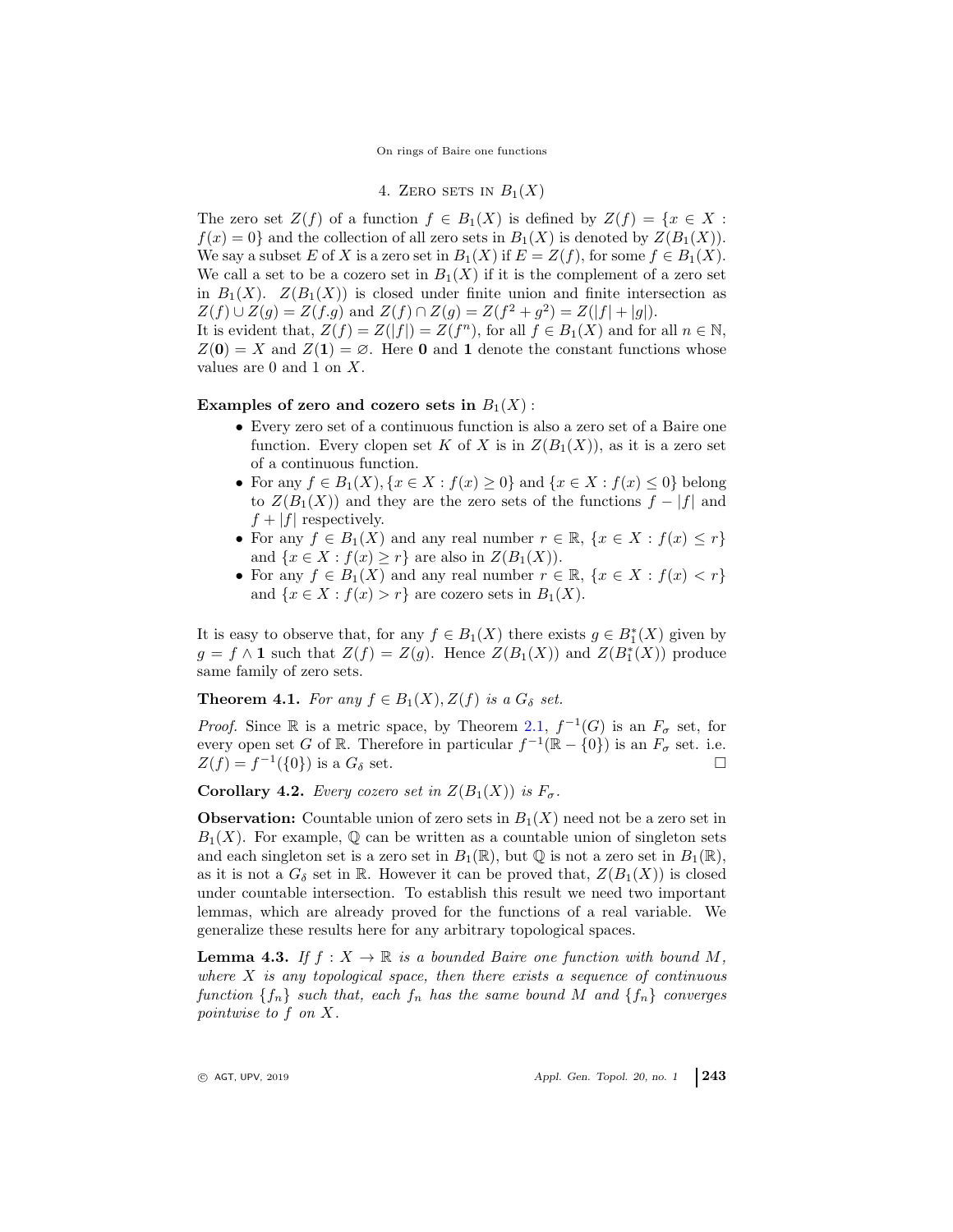*Proof.* Let  ${g_n}$  be a sequence of continuous functions that converges pointwise to f on X. Suppose also that  $|f(x)| \leq M$ ,  $\forall x \in X$ . Define  $\{f_n\}$  by

$$
f_n(x) = \begin{cases} -M & \text{if } g_n(x) \le -M \\ g_n(x) & \text{if } -M \le g_n(x) \le M \\ M & \text{if } g_n(x) \ge M. \end{cases}
$$

Each  $f_n$  of the sequence of functions  $\{f_n(x)\}\$ is continuous and has bound M. Also  $\{f_n(x)\}\$ converges pointwise to f on X with bound M.

<span id="page-7-0"></span>**Lemma 4.4.** Let  $\{f_k\}$  be a sequence of Baire one functions defined on a topological space X and let  $\sum^{\infty}$  $\sum_{k=1} M_k < \infty$ , where each  $M_k > 0$ . If  $|f_k(x)| \leq M_k$ ,  $\forall k \in \mathbb{N}$  and  $\forall x \in X$ , then the function  $f(x) = \sum_{k=1}^{\infty}$  $\sum_{k=1} f_k(x)$  is also a Baire one function on X.

*Proof.* Since each  $f_k$  is a Baire one function, for each positive integer k there exists a sequence of continuous functions  ${g_{ki}}_{i=1}^{\infty}$  on X such that  ${g_{ki}}_{i=1}^{\infty}$ converges pointwise to the function  $f_k$  on X and by lemma [4.3](#page-6-0) we can choose  ${g_{ki}}_{i=1}^{\infty}$  in such a way that,  $|g_{ki}| \leq M_k, \forall i \in \mathbb{N}$ .

For each  $n \in \mathbb{N}$ , let  $h_n = g_{1n} + g_{2n} + \ldots + g_{nn}$ .

It is easy to verify that each  $h_n$  is continuous on X. We will show that  $\{h_n\}$ converges pointwise to  $f$  on  $X$ .

Fix a point  $x \in X$  and let  $\epsilon > 0$  be an arbitrary positive real number. Since  $\sum_{i=1}^{\infty}$  $\sum_{k=1}^{\infty} M_k < \infty$ , we can find  $K \in \mathbb{N}$  so that  $\sum_{k=K+1}^{\infty} M_k < \epsilon$ . Now choose an integer  $N > K$  such that

$$
|g_{ki}(x) - f_k(x)| < \frac{\epsilon}{K} \text{ for } 1 \le k \le K \text{ and } \forall i \ge N.
$$

For any  $n \geq N$  we have,

$$
|h_n(x) - f(x)| = |\sum_{k=1}^n g_{kn}(x) - \sum_{k=1}^\infty f_k(x)| \le |\sum_{k=1}^n (g_{kn}(x) - f_k(x))| + |\sum_{k=n+1}^\infty f_k(x)|
$$
  

$$
\le |\sum_{k=1}^K (g_{kn}(x) - f_k(x))| + \sum_{k=K+1}^n |g_{kn}(x)| + \sum_{k=K+1}^\infty |f_k(x)| < \sum_{k=1}^K \frac{\epsilon}{K} + 2 \sum_{k=K+1}^\infty M_k < 3\epsilon.
$$

Since  $\epsilon$  is arbitrary, it follows that  $\{h_n(x)\}\$ converges pointwise to f on X. Hence  $f(x) = \sum_{n=0}^{\infty}$  $\sum_{k=1}^{\infty} f_k(x)$  is a Baire one function on X.

**Theorem 4.5.**  $Z((B_1(X)))$  is closed under countable intersection.

*Proof.* Let  $Z(f_n) \in Z(B_1(X)), \forall n \in \mathbb{N}$ . We define  $g_n(x) = |f_n(x)| \wedge \frac{1}{2^n}$ ,  $\forall x \in X$  and  $\forall n \in \mathbb{N}$  and let  $g(x) = \sum_{n=1}^{\infty} g_n(x)$ .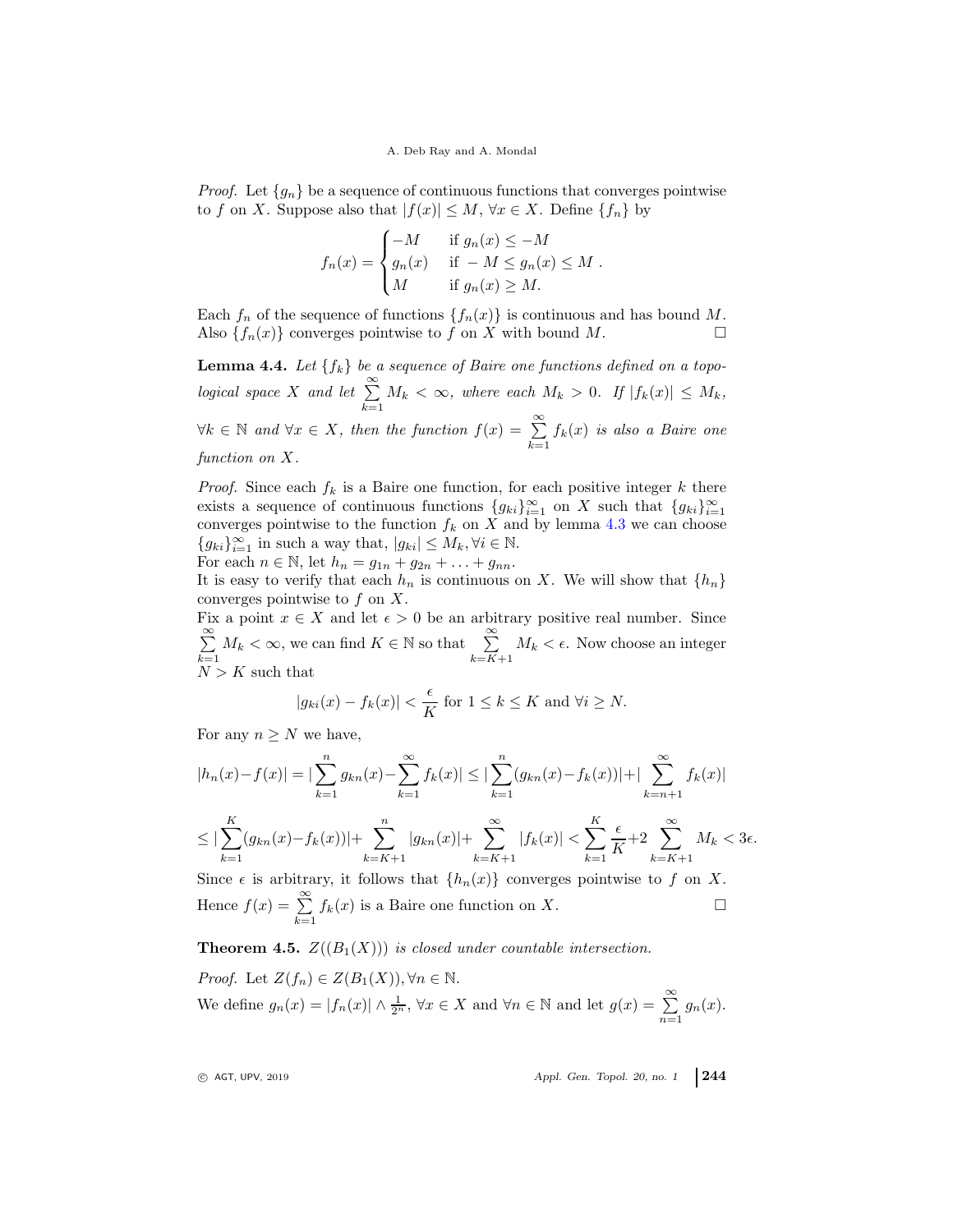Here, 
$$
|g_n(x)| \le \frac{1}{2^n}
$$
,  $\forall n \in \mathbb{N}$  and  $\forall x \in X$ . Also  $\sum_{n=1}^{\infty} \frac{1}{2^n} < \infty$ . So, by lemma 4.4  
 $g \in B_1(X)$  and  $Z(g) = \bigcap_{n=1}^{\infty} Z(g_n) = \bigcap_{n=1}^{\infty} Z(f_n)$ .

**Definition 4.6.** Two subsets  $A$  and  $B$  are said to be completely separated in X by  $B_1(X)$ , if there exists a function  $f \in B_1^*(X)$  such that  $f(A) = r$  and  $f(B) = s$  with  $r < s$  and  $r \le f \le s$ ,  $\forall x \in X$ .

It is enough to say that A and B are completely separated by  $B_1(X)$ , if we get a function g in  $B_1(X)$  satisfying  $g(x) \leq r, \forall x \in A$  and  $g(x) \geq s, \forall x \in B$ , for then,  $(r \vee g) \wedge s$  has the required property. Moreover we can replace r and s by 0 and 1, as there always exists a continuous bijection h from  $[r, s]$  to  $[0, 1]$ and  $h \circ q$  is a Baire one function with the desired property.

It is well known that two sets  $A$  and  $B$  are completely separated by  $C(X)$  if and only if  $\overline{A}$  and  $\overline{B}$  are completely separated by  $C(X)$ . But in case of completely separated by  $B_1(X)$ , this result is one-sided. Certainly,  $\overline{A}$  and  $\overline{B}$  are completely separated by  $B_1(X)$  implies that A and B are completely separated by  $B_1(X)$ . But the converse is not true, as seen in the following example.

**Example 4.7.** In [0, 1], the sets  $A = [0, 1)$  and  $B = \{1\}$  are completely separated by  $B_1([0,1])$ , because  $\{f_n\} \subseteq C[0,1]$  defined by  $f_n(x) = x^n, \forall x \in [0,1]$  and  $\forall n \in \mathbb{N}$  converges to the function  $f(x)$  defined by

$$
f(x) = \begin{cases} 0 & \text{if } 0 \le x < 1 \\ 1 & \text{if } x = 1. \end{cases}
$$

So, f belongs to  $B_1^*[0,1]$  and  $f(A) = 0, f(B) = 1$ . But  $\overline{A}, \overline{B}$  are not disjoint and therefore are not completely separated by  $B_1([0, 1])$ .

**Theorem 4.8.** Two subsets of X are completely separated by  $B_1(X)$  if and only if they are contained in disjoint zero sets in  $Z(B_1(X))$ .

*Proof.* Let  $Z(f)$  and  $Z(g)$  are two members of  $Z(B_1(X))$  such that  $A \subseteq Z(f)$ and  $B \subseteq Z(g)$  with  $Z(f) \cap Z(g) = \emptyset$ . Clearly, the zero set of  $|f| + |g|$  is empty and we may define  $h(x) = \frac{|f(x)|}{|f(x)| + |g(x)|}$ . Here  $(|f(x)| + |g(x)|) > 0$  on X and  $|f| + |g| \in B_1(X)$ , so by Theorem [2.3](#page-3-0)  $\frac{1}{|f(x)| + |g(x)|} \in B_1(X)$  which implies  $h(x) = \frac{|f(x)|}{|f(x)| + |g(x)|} \in B_1(X)$ . Now,  $h(Z(f)) = 0$  and  $h(Z(g)) = 1$ . So,  $Z(f)$  and  $Z(g)$  are completely separated by  $B_1(X)$ . Therefore A and B are completely separated by  $B_1(X)$ .

Conversely, let A and A' be completely separated by  $B_1(X)$ . So, there exists  $f \in B_1(X)$  such that  $f(A) = 0$  and  $f(A') = 1$ . The disjoint sets  $F = \{x :$  $f(x) \leq \frac{1}{3}$  and  $F' = \{x : f(x) \geq \frac{2}{3}\}$  belong to  $Z(B_1(X))$  and  $A \subseteq F, A' \subseteq$  $F'$ .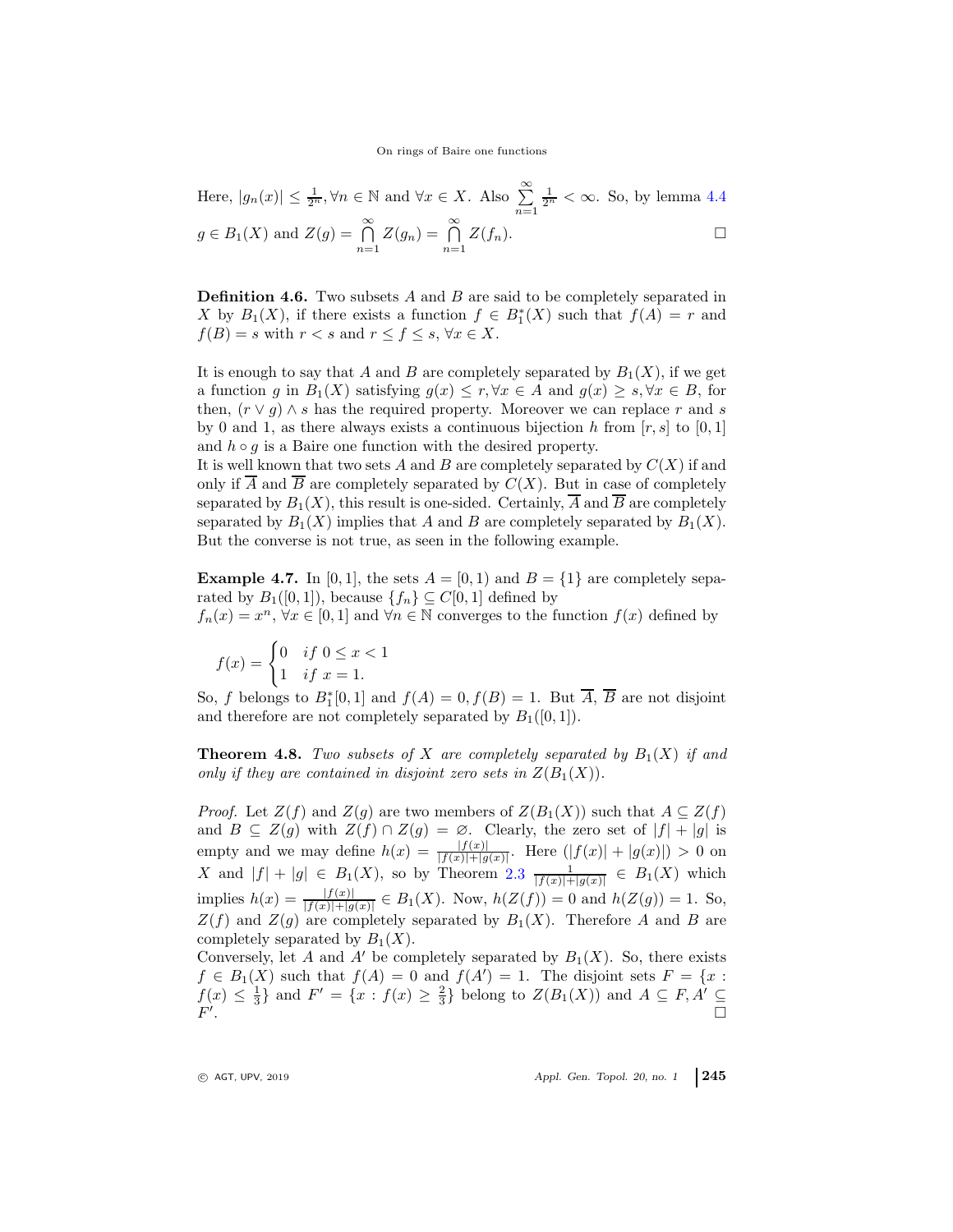### A. Deb Ray and A. Mondal

# 5.  $B_1$ -EMBEDDED AND  $B_1^*$ -EMBEDDED

In this section we introduce the analogues of  $C$ -embedding and  $C^*$ -embedding, called  $B_1$ -embedding and  $B_1^*$ -embedding in connection with the extensions of Baire one functions.

**Definition 5.1.** A subset Y of a topological space X is called  $B_1$ -embedded in X, if each  $f \in B_1(Y)$  has an entension to a  $g \in B_1(X)$ . i.e.  $\exists g \in B_1(X)$ such that  $g|_{Y} = f$ .

Similarly, Y is called  $B_1^*$ -embedded in X, if each  $f \in B_1^*(Y)$  has an entension to a  $g \in B_1^*(X)$ .

**Theorem 5.2.** Any  $B_1$ -embedded subset is  $B_1^*$ -embedded.

*Proof.* Let Y be any B<sub>1</sub>-embedded subset of X and  $f \in B_1^*(Y)$ . There is a natural number n such that  $|f(y)| \leq n, \forall y \in Y$ . Since Y is B<sub>1</sub>-embedded, it has an extension to  $g \in B_1(X)$ . Taking  $h = (-n \vee g) \wedge n$ . We get  $h \in B_1^*(X)$ and  $g(y) = h(y)$ ,  $\forall y \in Y$ . So, h is an extension of f and h is bounded. Hence *Y* is  $B_1^*$ -embedded in *X*. □

We establish an analogue of Urysohn's extension theorem for continuous functions which gives a necessary and sufficient condition for a subspace to be  $B_1^*$ -embedded in a topological space X. Before proving this theorem we need a lemma that ensures that the uniform limit of a sequence of Baire one functions is a Baire one function. It is to be noted that a special case of this particular result when functions are on real line has already been established. We prove the result in a more general setting.

**Lemma 5.3.** Let  $\{f_n\}$  be a sequence of Baire one functions on X. If  $\{f_n\}$ converges uniformly to  $f$  on  $X$  then  $f$  is a Baire one function on  $X$ .

*Proof.* Let  $\{f_n\}$  be a sequence of Baire one functions converging uniformly to f on X. By definition of uniform convergence, for each  $k \in \mathbb{N}$ , there exists a subsequence  $\{f_{n_k}\}\$  such that  $|f_{n_k}(x) - f(x)| < \frac{1}{2^k}, \forall x \in X$ . Consider the sequence  $\{f_{n_{k+1}} - f_{n_k}\}\$ . Then

$$
|f_{n_{k+1}}(x) - f_{n_k}(x)| \le |f_{n_{k+1}}(x) - f(x)| + |f_{n_k}(x) - f(x)| \le \frac{1}{2^{k+1}} + \frac{1}{2^k} = \left(\frac{3}{2}\right)2^{-k}.
$$

Let  $M_k = \left(\frac{3}{2}\right)2^{-k}$  and note that,  $|f_{n_{k+1}}(x) - f_{n_k}(x)| \leq M_k, \forall x \in X$  and  $\sum^{\infty}$  $\sum_{k=1}^{\infty} M_k < \infty$ , where  $M_k > 0, \forall k \in \mathbb{N}$ . So,  $\sum_{k=1}^{\infty} [f_{n_{k+1}}(x) - f_{n_k}(x)]$  is a conver-gent series and so by Lemma [4.4](#page-7-0) the sum function  $\sum_{n=1}^{\infty}$  $\sum_{k=1} [f_{n_{k+1}}(x) - f_{n_k}(x)]$  is a Baire one function on X. Now,  $\sum_{n=1}^{\infty}$  $\sum_{k=1}^{\infty} [f_{n_{k+1}}(x) - f_{n_k}(x)] = \lim_{N \to \infty} \sum_{k=1}^{N}$  $\sum_{k=1} [f_{n_{k+1}}(x)$  $f_{n_k}(x) = f(x) - f_{n_k}(x)$ . Since,  $f_{n_k}$  is a Baire one function, f is also a Baire one function.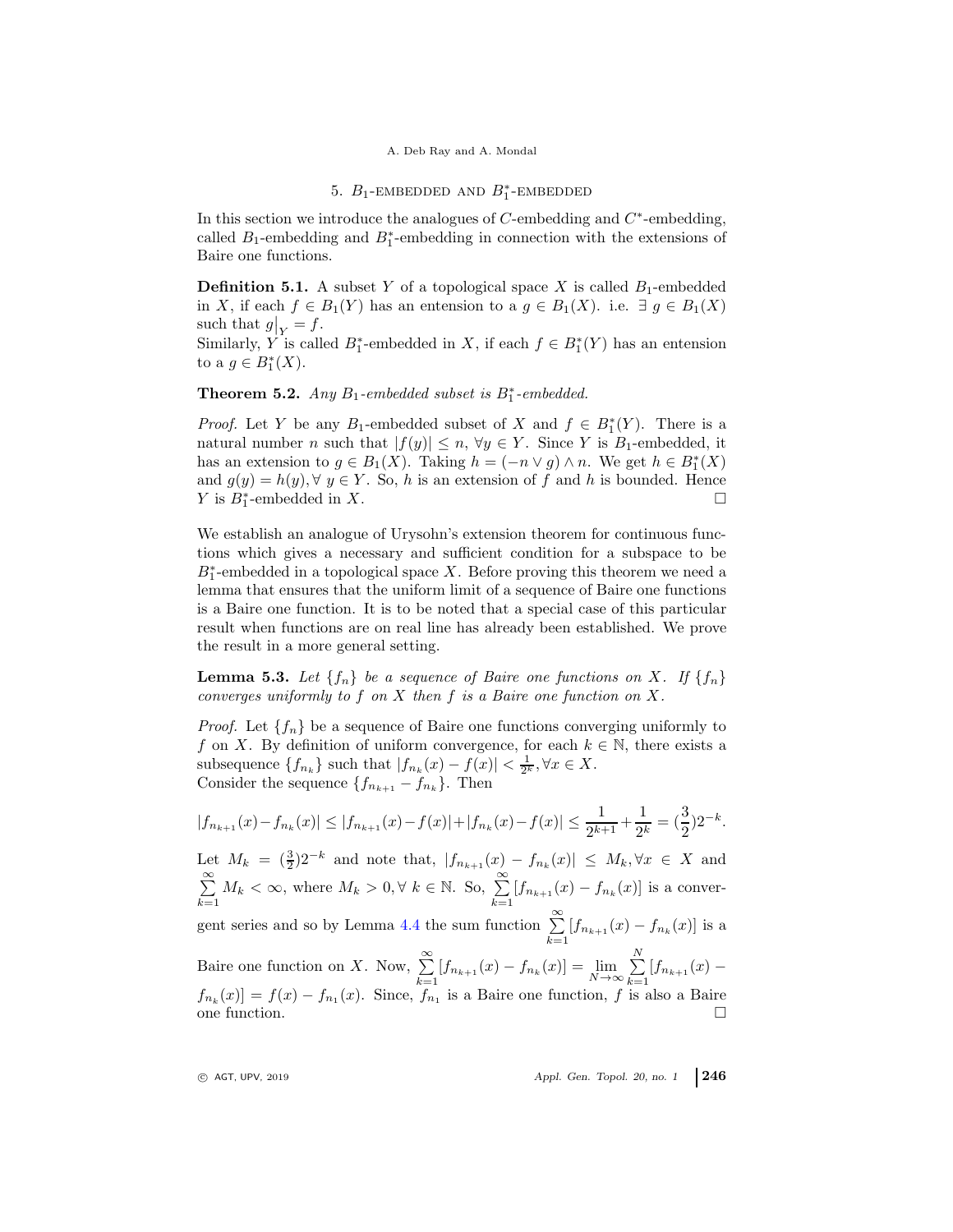**Theorem 5.4.** A subset Y of a topological space X is  $B_1^*$ -embedded in X iff any pair of subsets of Y which are completely separated in Y by  $B_1(Y)$  are also completely separated in X by  $B_1(X)$ .

*Proof.* Let Y be a  $B_1^*$ -embedded subspace of X and P, Q be subsets of Y completely separated in Y by  $B_1(Y)$ . So, there exists  $f \in B_1^*(Y)$  such that,  $f(P) = 0$  and  $f(Q) = 1$ . Since Y is  $B_1^*$ -embedded in X, f has an extension to  $g \in B_1^*(X)$  such that  $g(P) = 0$  and  $g(Q) = 1$ . Hence, P, Q are completely separated in X by  $B_1(X)$ .

Conversely, assume that any two completely separated sets in Y by  $B_1(Y)$  are also completely separated in X by  $B_1(X)$ . Let  $f_1 \in B^*_1(Y)$ . Then there exists a natural number m such that,  $|f_1(y)| \leq m, \forall y \in Y$ .

For  $n \in \mathbb{N}$ , let  $r_n = \left(\frac{m}{2}\right)\left(\frac{2}{3}\right)^n$ . Then  $3r_{n+1} = 2r_n, \forall n$  and  $|f_1| \leq 3r_1$ .

Let  $A_1 = \{y \in Y : f_1(y) \le -r_1\}$  and  $B_1 = \{y \in Y : f_1(y) \ge r_1\}$ . Clearly,  $A_1$  and  $B_1$  are disjoint members in  $Z(B_1(Y))$  and therefore, are completely separated in Y by  $B_1(Y)$ . By our hypothesis  $A_1$ ,  $B_1$  are completely separated in X by  $B_1(X)$ . So, there exists  $g_1 \in B_1^*(X)$  such that,  $g_1(A_1) = -r_1$  and  $g_1(B_1) = r_1$  also  $-r_1 \leq g_1 \leq r_1$ .

Let 
$$
f_2 = f_1 - g_1|_Y
$$
, then  $f_2 \in B_1^*(Y)$  and  $|f_2| \le 2r_1$  on Y.  
So,  $|f_2| \le 3r_2$ .

Let  $A_2 = \{y \in Y : f_2(y) \leq -r_2\}$  and  $B_2 = \{y \in Y : f_2(y) \geq r_2\}$ . Then  $A_2$ and  $B_2$  are completely separated in X by member of  $B_1(X)$ . So, there exists  $g_2: X \to [-r_2, r_2]$ , such that,  $g_2 \in B_1^*(X)$  and  $g_2(A_2) = -r_2$ ,  $g_2(B_2) = r_2$ . Taking  $f_3 = f_2 - g_2|_Y$  we get  $f_3 \in B_1^*(Y)$  with  $|f_3| \leq 2r_2 = 3r_3$ .

If we continue this process and use principle of mathematical induction then we get two sequences  $\{f_n\} \subseteq B_1^*(Y)$  and  $\{g_n\} \subseteq B_1^*(X)$ , with the following properties:

$$
|f_n| \leq 3r_n
$$
 and  $f_{n+1} = f_n - g_n|_Y, \forall n \in \mathbb{N}$ .

Let  $g(x) = \sum_{n=1}^{\infty} g_n(x)$ ,  $\forall x \in X$ . It is clear that,  $|g_n(x)| \leq r_n$ ,  $\forall n$  and  $\forall x \in X$ ,  $g_n \in B_1(X), \forall n \in \mathbb{N}$ . Also,  $\sum_{n=1}^{\infty} r_n < \infty$ , where  $r_n > 0, \forall n \in \mathbb{N}$ . So, by Lemma  $4.4$  g is a Baire one function on X. We claim that,  $g(y) = f_1(y), \forall y \in Y$ .  $g(y) = \lim_{n \to \infty} [g_1(y) + g_2(y) + \dots + g_n(y)] = \lim_{n \to \infty} [f_1(y) - f_2(y) + f_2(y) - f_3(y) +$ ... +  $f_n(y) - f_{n+1}(y) = f_1(y) - \lim_{n \to \infty} f_{n+1}(y) = f_1(y)$  (as  $|f_n| \le 3r_n$  and  $\sum_{n=1}^{\infty} r_n$ is a geometric series with common ratio less than 1). So,  $f \in B^*_1(Y)$  has an extension  $g \in B_1(X)$  and we know that if a Baire one function  $f \in B_1^*(Y)$ has an extension in  $B_1(X)$ , then it has an extension in  $B_1^*(X)$ . Hence, Y is  $B_1^*$ -embedded.

<span id="page-10-0"></span>**Theorem 5.5.** If Y is any  $B_1$ -embedded subspace of a topological space X then Y is completely separated in X by  $B_1(X)$ , from any zero set of  $Z(B_1(X))$ disjoint from Y.

 $Q$  AGT, UPV, 2019  $\qquad \qquad$  Appl. Gen. Topol. 20, no. 1 247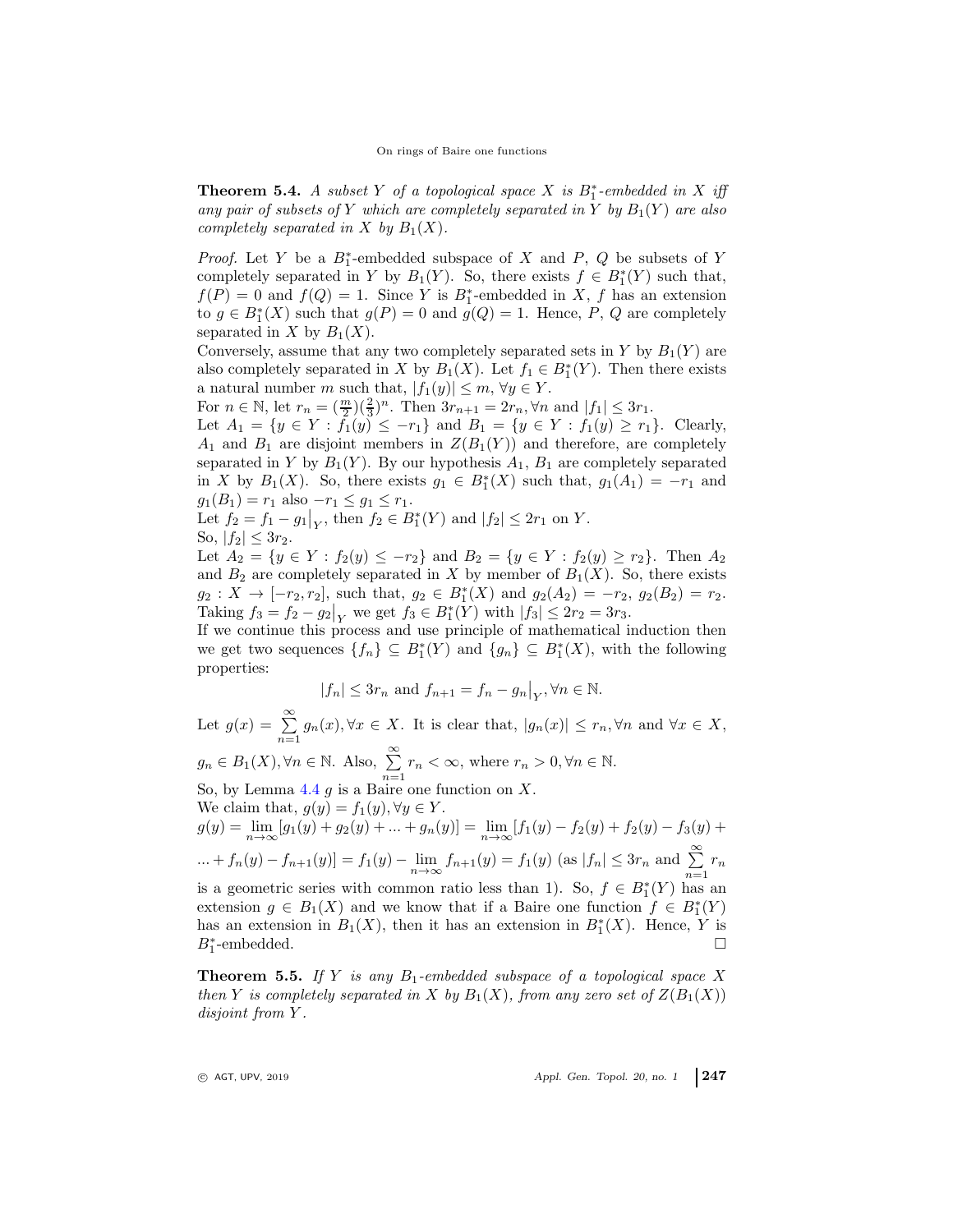*Proof.* Let Y be a  $B_1$ -embedded subspace of X and  $Z(f)$  a zero set in  $Z(B_1(X))$ , disjoint from Y.

Let  $h: Y \to \mathbb{R}$  be a map defined as,  $h(y) = \frac{1}{|f(y)|}$ . Here,  $|f| \Big|_Y$  $\in B_1(Y)$  and  $|f(y)| > 0$  on Y as  $Z(f) \cap Y = \emptyset$ . So, by Theorem [2.3,](#page-3-0)  $h \in B_1(Y)$ . As Y is B<sub>1</sub>-embedded, h has an extension  $g \in B_1(X)$ . Then  $|f| g \in B_1(X)$  and  $(|f|g)(Z(f)) = 0$ ,  $(|f|g)(y) = 1, \forall y \in Y$ . It follows that Y and  $Z(f)$  are completely separated in X by  $B_1(X)$ .

**Theorem 5.6.** A  $B_1^*$ -embedded subset Y of X is a  $B_1$ -embedded subset in X if and only if it is completely separated in X by  $B_1(X)$  from any disjoint zero set in  $Z(B_1(X))$ .

*Proof.* Let  $B_1^*$ -embedded subset Y of X be  $B_1$ -embedded. Then the result follows from Theorem [5.5.](#page-10-0)

Conversely, let Y be completely separated in X by  $B_1(X)$  from any zero set in  $Z(B_1(X))$  disjoint from Y. Let  $f \in B_1(Y)$ . We consider the function  $tan^{-1}$ :  $\mathbb{R} \to \left(-\frac{\pi}{2}, \frac{\pi}{2}\right)$ . By Theorem [2.4](#page-3-1) the function  $tan^{-1} \circ f$  is a bounded Baire one function. As Y is  $B_1^*$ -embedded in X,  $tan^{-1} \circ f$  has an extension to a function  $g \in B_1(X)$ .

Let  $Z = \{x \in X : |g(x)| \geq \frac{\pi}{2}\}\$ , then  $Z \in Z(B_1(X))$  and  $Z \cap Y = \emptyset$ . So, by hypothesis, there exists a Baire one function  $h : X \to [0,1]$  such that  $h(Z) = 0$  and  $h(Y) = 1$ . We see that,  $g.h \in B_1(X)$  and  $\forall x \in X, |(g.h)(x)| < \frac{\pi}{2}$ . So,  $tan(g.h) \in B_1(X)$  and  $\forall y \in Y$ ,  $tan(g.h)(y) = f(y)$ . Hence, Y is  $B_1$ embedded.

Corollary 5.7. For any topological space X, a zero set  $Z \in Z(B_1(X))$  is  $B_1^*$ -embedded if and only if it is  $B_1$ -embedded.

Acknowledgements. The authors are thankful to Professor S. K. Acharyya, Retired Professor, Department of Pure Mathematics, University of Calcutta for his continuous support and encouragement. We also acknowledge the learned referee for his valuable comments.

The second author is supported by Council of Scientific and Industrial Research, HRDG, India. Sanction No.- 09/028(0998)/2017-EMR-1.

#### <span id="page-11-0"></span>**REFERENCES**

- <span id="page-11-1"></span>[1] J. P. Fenecios and E. A. Cabral, On some properties of Baire-1 functions, Int. Journal of Math. Analysis 7, no. 8 (2013), 393–402.
- <span id="page-11-2"></span>[2] I. Gelfand and A. Kolmogoroff, On rings of continuous functions on topological spaces, Dokl. Akad. Nauk SSSR 22 (1939), 11–15.
- <span id="page-11-3"></span>[3] L. Gillman and M. Jerison, Rings of Continuous Functions, New York: Van Nostrand Reinhold Co., 1960.